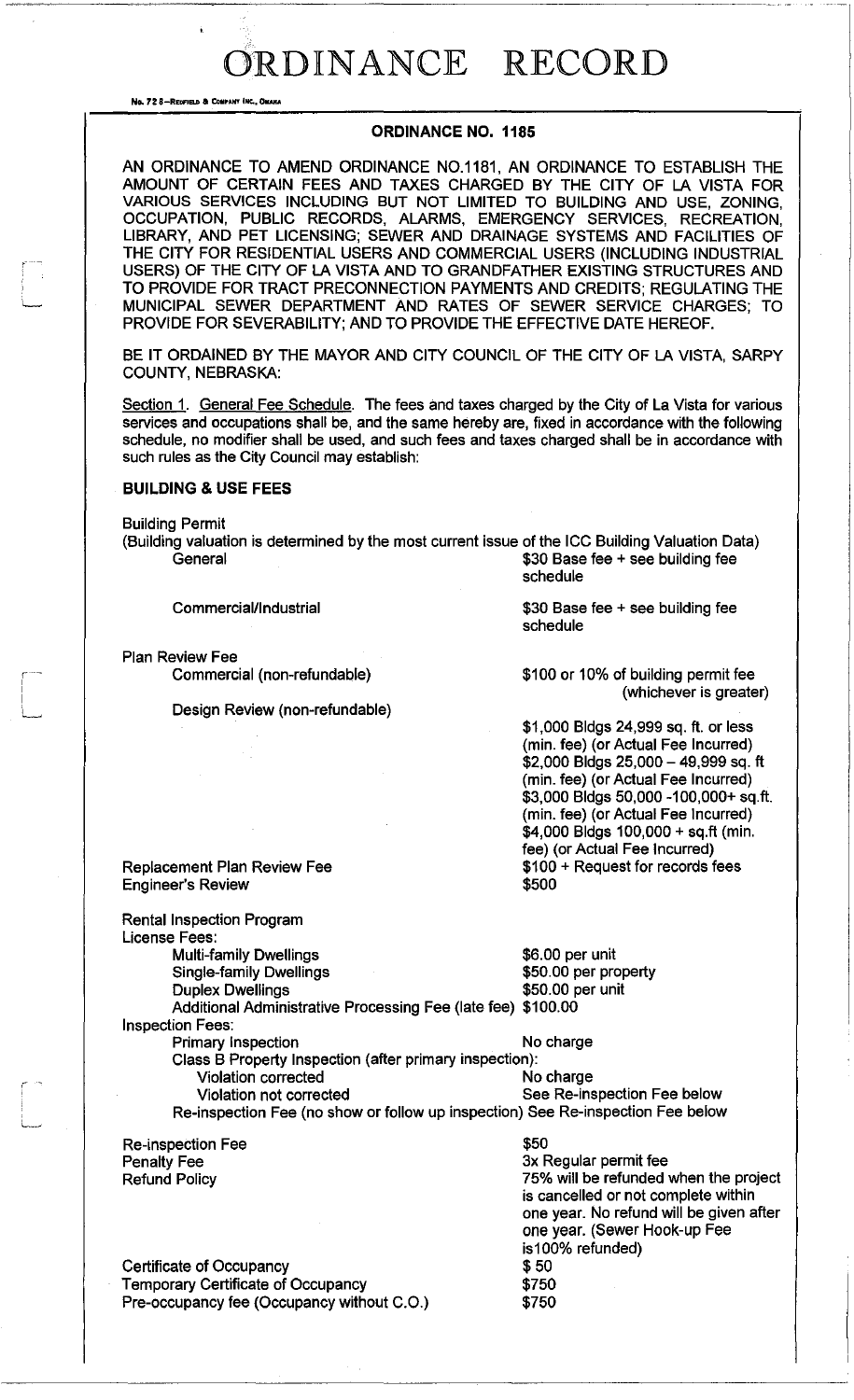~, i

~ I  $\Box$ 

| No. 72 8-REDFIELD & COMPANY INC., OMAHA                                                             | Amended Master Fee Schedule 12/13 Fiscal Year    |
|-----------------------------------------------------------------------------------------------------|--------------------------------------------------|
| <b>Temporary Use Permit</b><br>(includes tents, greenhouses, event structures)                      | \$50 plus \$10/day                               |
| Sign Permit                                                                                         | \$150/sign                                       |
| Identification Sign, Incidental Sign                                                                | \$75/sign                                        |
| Master Sign Plan (more than 1 sign)                                                                 | \$250                                            |
| Common Sign Plan                                                                                    | \$250                                            |
| <b>Temporary Sign Permit:</b>                                                                       |                                                  |
| Non-profit or tax exempt organization                                                               | \$0                                              |
| All other temporary signs                                                                           | \$30/year                                        |
| <b>Tower Development Permit</b>                                                                     | \$1000                                           |
| Co-locates - Towers                                                                                 | \$100                                            |
| Tarp Permit(valid for 6 months)                                                                     | \$30                                             |
| <b>Solar Panel Permit</b><br><b>Satellite Dish Permit</b>                                           | \$30<br>\$30                                     |
| Wading/Swimming Pools at residence                                                                  | \$30                                             |
| Dedicated Electrical circuit for pumps                                                              | \$30                                             |
| <b>Mechanical Permits</b>                                                                           | \$30 Base fee + See mechanical fee               |
| <b>Plumbing Permits</b>                                                                             | \$30 Base fee + See mechanical fee               |
| Sewer Repair Permit                                                                                 | \$30                                             |
| <b>Backflow protector permit</b>                                                                    | \$30 (\$22 permit & \$8 backflow)                |
| <b>Underground Sprinklers</b>                                                                       | \$30 (\$22 issue fee & \$8 fixture)              |
| <b>Electrical Permits</b>                                                                           | \$30 Base Fee + See electrical fee               |
|                                                                                                     |                                                  |
| <b>City Professional License</b>                                                                    | \$15 and a \$1,000,000 Liability, and a          |
| (Plumbers; Mech. Contractors)                                                                       | \$500,000 bodily injury insurance                |
|                                                                                                     | Certificate per each occurrence                  |
|                                                                                                     | Also a \$5,000 Bond is required,                 |
|                                                                                                     | naming the City as the recipient.                |
|                                                                                                     |                                                  |
| Demolition of building                                                                              | \$250 plus Insurance Certificate                 |
| Moving Permit (buildings 120 square feet or greater)                                                | \$250 plus Insurance Certificate                 |
| <b>Sheds and Fences</b>                                                                             | \$30.00                                          |
| <b>Sidewalks</b>                                                                                    | \$30.00                                          |
| <b>Driveway Replacement</b>                                                                         | \$30.00                                          |
| Driveway Approach w/o curb cut or grinding                                                          | \$30.00                                          |
| With curb requiring cut plus the 4' apron on each side)                                             |                                                  |
| Contractor (Contractor performs curb cut or grind)                                                  | \$30.00 plus \$1,00/ft.                          |
| City Charge (if City performs curb cuts)                                                            | \$50 + \$5/ft (\$40 set up fee; \$10 permit fee) |
| City charge (if City performs curb grinds)                                                          | \$50 + \$6/ft (\$40 set up fee; \$10 permit fee) |
| Appeal Fee Regarding Issuance or Denial of Curb Cut/Driveway<br><b>Approach Construction Permit</b> | \$250                                            |
|                                                                                                     |                                                  |
| Street Paving, Surfacing, Resurfacing, Repairing, Sealing or                                        |                                                  |
| <b>Resealing Permit</b>                                                                             | \$30.00/Yearly                                   |
| Appeal Fee Regarding Issuance or Denial of Street Paving,                                           |                                                  |
| Resurfacing, etc. Permit                                                                            | \$250                                            |
|                                                                                                     |                                                  |
| <b>GRADING PERMIT FEES</b>                                                                          |                                                  |
| 5 acres or less                                                                                     | \$ 500                                           |
| More than 5 acres                                                                                   | \$1,000                                          |
|                                                                                                     |                                                  |
| <b>ZONING FEES</b>                                                                                  |                                                  |
| <b>Comprehensive Plan Amendment</b>                                                                 | \$500                                            |
| Zoning Map Amendment (rezoning)                                                                     | \$500                                            |
| <b>Zoning Text Amendment</b>                                                                        | \$500                                            |
| <b>Zoning Verification Letter</b>                                                                   | \$50                                             |
| <b>Subdivision Text Amendment</b>                                                                   | \$500                                            |
| Conditional Use Permit (1 acre or less)                                                             | \$300                                            |
| Conditional Use Permit (more than 1 acre)                                                           | \$500                                            |
| $\overline{2}$                                                                                      |                                                  |
|                                                                                                     |                                                  |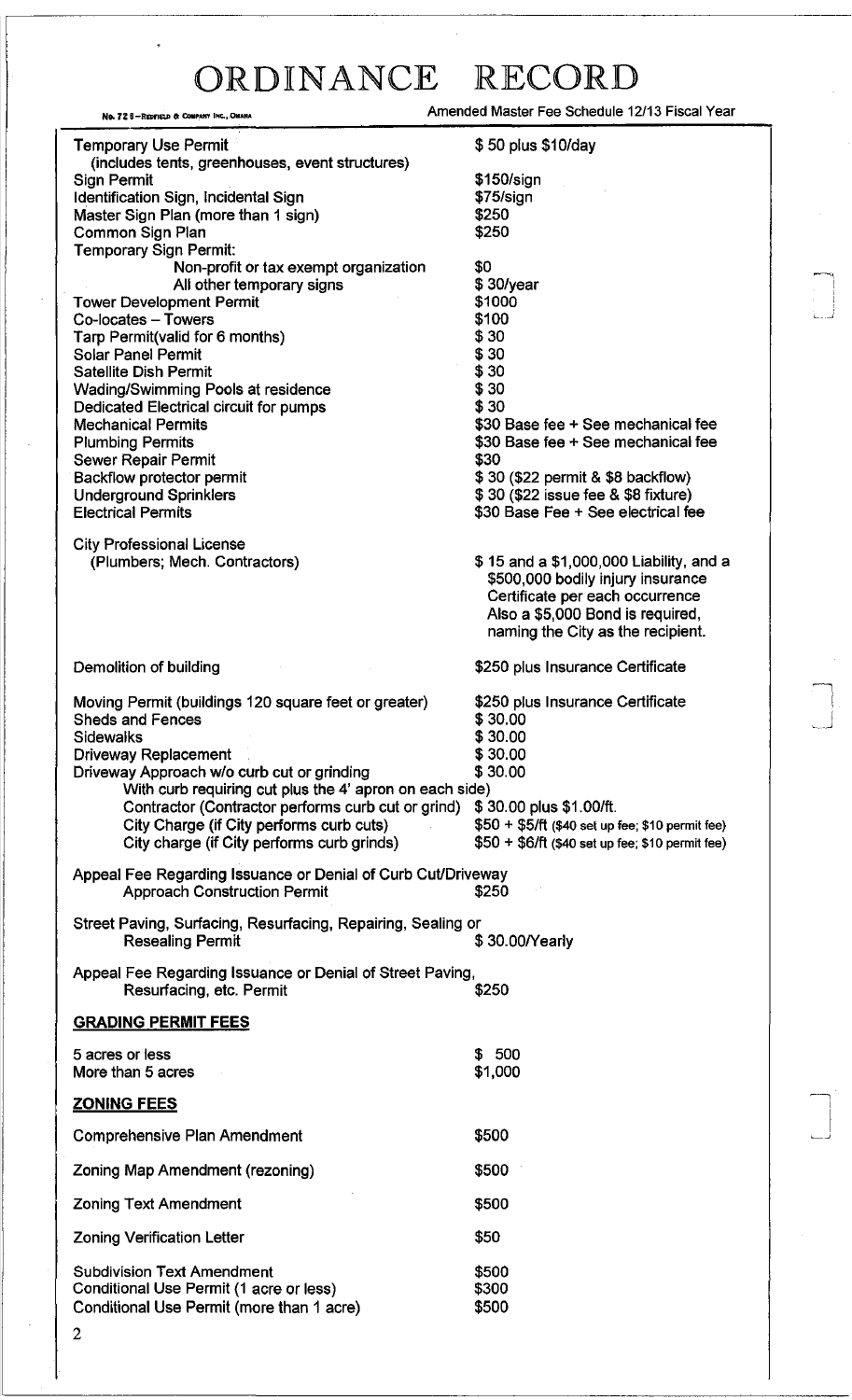Conditional Use Permit Amendment Flood Plain Development Permit Administrative Plat - Lot Split, Lot Consolidation or Boundary Adjustment

Preliminary Platting

Final Platting

Revised Preliminary Plat

Replat

,-

r~

'-

Preliminary P.U.D. (includes rezoning fee)

Final P.U.D.

Vacation of Plat and Right of Way Vacation Variance, Appeals, Map Interpretation (B.O.A.) \$250 Watershed Fees - the following fees apply to only new developments or significant redevelopments as specified in a subdivision agreement: (fees are remitted to Papillion Creek Watershed Partnership) Single Family Residential Development (up to 4-plex)

High-Density Multi-Family Residential Development Commercial/Industrial Development

#### **OCCUPATION TAXES**

Publication fees Class A Liquor License Holder Class B Liquor License Holder Class C Liquor License Holder Class D Liquor License Holder Class I Liquor License Holder Class L Liquor License Holder Class W Wholesale Beer License Holder Class X Wholesale Liquor License Holder Class Y Farm Winery License Holder Class AB Liquor License Holder Class AD Liquor License Holder Class ADK Liquor License Holder Class AK Liquor License Holder Class ABK Liquor License Holder Class BK Liquor License Holder Class CK Liquor License Holder Class DK Liquor License Holder Class IB Liquor License Holder Class IBK Liquor License Holder Class ID Liquor License Holder Class IDK Liquor License Holder Class IK Liquor License Holder Special Designated Permit - Liquor Control Transfer of Liquor License from One Location to Another (These fees are in addition to the State Fee Requirement) \$10 \$200 \$200 \$600 \$400 \$500 \$500 \$1000 \$1500 \$500 \$400 \$600 \$800 \$400 \$600 \$400 \$800 \$600 \$700 \$900 \$900 \$1100 \$700 \$ 50/day except non-profits \$25 Amusement Concessions (i.e. Carnivals)  $$10$ /concession/day

(This would include any vendors set up for special functions at the La Vista Sports Complex)

No. 72 B-R",,'" • Coo"" "'. """" Amended Master Fee Schedule 12/13 Fiscal Year

\$200 \$500

\$750+ additional fee of \$250 for review of revised drawings \$1,000 +additional fee of \$250 for review of revised drawings \$1000+additional fee of \$250 for review of revised drawings \$500+additional fee of \$250 for review of revised drawings \$1500 +additional fee of \$250 for review of revised drawings

\$1000 +additional fee of \$250 for review of revised drawings

\$500+additional fee of \$250 for review of revised drawings<br>\$150

\$750 per dwelling unit \$3,300 per gross acre\* \$4,000 per gross acre\* \*Computed to the nearest .01 acre.

Auto repair \$100 Banks, small loan and finance companies  $$250$  plus \$75/each detached facility.

outside area used for display, sales or storage.

Barber shops, beauty salons, tanning & nail salons \$ 75 plus \$10 per operator over one. Bowling Alleys or Billiard/Pool Halls **\$** 50/year + \$10/table or alley (Additional fee for Restaurant or Bar if applicable)

Auto dealers - new and used - \$250 plus \$.01 per sq. ft. of inside area, and \$.005 per sq. ft. of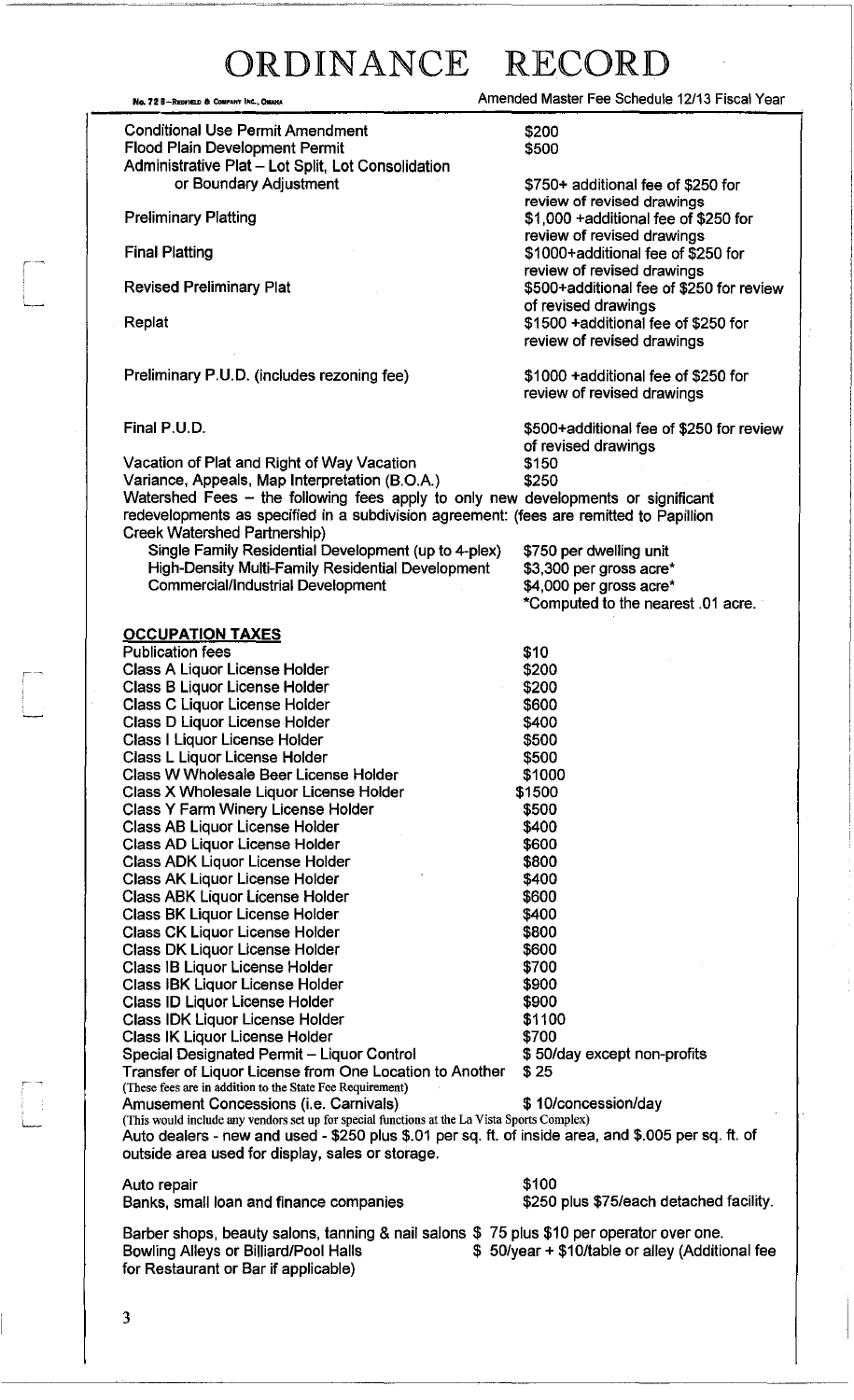Amended Master Fee Schedule 12/13 Fiscal Year

~ ! , i ~-'

~  $\vert$ . است.

i ~J

| No. 72 8-REDFIELD & COMPANY INC., OMAHA                                                                                                                                                                                                                                                                                                                                                                                                                                                                                                                                                                                                                                                                                                                                                                                                                                                                                                                                                                                                                                                                                                                                                                                                                                                                                                                                                                                                                           | Amended Master Fee Schedule 12/13 Fiscal Year                                                                                                                                                       |
|-------------------------------------------------------------------------------------------------------------------------------------------------------------------------------------------------------------------------------------------------------------------------------------------------------------------------------------------------------------------------------------------------------------------------------------------------------------------------------------------------------------------------------------------------------------------------------------------------------------------------------------------------------------------------------------------------------------------------------------------------------------------------------------------------------------------------------------------------------------------------------------------------------------------------------------------------------------------------------------------------------------------------------------------------------------------------------------------------------------------------------------------------------------------------------------------------------------------------------------------------------------------------------------------------------------------------------------------------------------------------------------------------------------------------------------------------------------------|-----------------------------------------------------------------------------------------------------------------------------------------------------------------------------------------------------|
| Car washes                                                                                                                                                                                                                                                                                                                                                                                                                                                                                                                                                                                                                                                                                                                                                                                                                                                                                                                                                                                                                                                                                                                                                                                                                                                                                                                                                                                                                                                        | \$100 (includes all vacuum & supply vending                                                                                                                                                         |
| machines)<br>Circus, Menagerie or Stage Show<br>Collecting agents, detective agents or agencies                                                                                                                                                                                                                                                                                                                                                                                                                                                                                                                                                                                                                                                                                                                                                                                                                                                                                                                                                                                                                                                                                                                                                                                                                                                                                                                                                                   | \$50/day                                                                                                                                                                                            |
| and bail bondsmen<br>Construction/Tradesmen                                                                                                                                                                                                                                                                                                                                                                                                                                                                                                                                                                                                                                                                                                                                                                                                                                                                                                                                                                                                                                                                                                                                                                                                                                                                                                                                                                                                                       | \$75<br>\$75 and a \$1,000,000 Liability, \$500,000<br>bodily injury insurance certificate                                                                                                          |
| <b>Convenience stores</b><br>Convenience store with car wash<br>machines)                                                                                                                                                                                                                                                                                                                                                                                                                                                                                                                                                                                                                                                                                                                                                                                                                                                                                                                                                                                                                                                                                                                                                                                                                                                                                                                                                                                         | \$75<br>\$120 (Includes all vacuum & supply vending                                                                                                                                                 |
| Dry cleaning or laundry and tailoring<br><b>Funeral homes</b><br><b>Gaming Device Distributors</b><br><b>Games of Chance/Lotteries</b><br>Games of Chance/Lottery License Fee<br><b>Gas Companies</b><br><b>Hawkers/Peddlers</b><br>Home Occupations (not specified elsewhere)                                                                                                                                                                                                                                                                                                                                                                                                                                                                                                                                                                                                                                                                                                                                                                                                                                                                                                                                                                                                                                                                                                                                                                                    | \$50<br>\$150<br>5% of gross receipts (non-profits exempt)<br>5% of gross receipts (non-profits exempt)<br>\$50/1st location - \$10/ea additional<br>5% of gross receipts<br>\$75/day or \$500/year |
| Home Occupation Permit Application Fee<br>Home Occupation 1 and Child Care Home<br>Home Occupation Conditional Use Permit - see Zoning Fees                                                                                                                                                                                                                                                                                                                                                                                                                                                                                                                                                                                                                                                                                                                                                                                                                                                                                                                                                                                                                                                                                                                                                                                                                                                                                                                       | \$30<br>\$50                                                                                                                                                                                        |
| Hotels/motels – Any hotel or motel in the City shall pay to the City monthly an Occupation Tax<br>equal to 5% of gross receipts from room rentals. Any shops and/or restaurants, which are part of,<br>associated with, or located in or with a hotel or motel facility will be considered a separate<br>business and taxed in accordance with the provisions of this Ordinance and the applicable<br>classifications(s) of the shop and/or restaurant hereunder. The Occupation Taxes with Respect<br>to any banquet and/or ballroom facilities of, or associated with, or located in or with, any such<br>hotel or motel shall be determined in accordance with the square footage schedule above, based<br>on the actual square footage of said facilities.                                                                                                                                                                                                                                                                                                                                                                                                                                                                                                                                                                                                                                                                                                    |                                                                                                                                                                                                     |
| Movie theatres<br>Music, Vending, & Pinball Machines<br>&75.00 for business outside the City that provides machines for local businesses                                                                                                                                                                                                                                                                                                                                                                                                                                                                                                                                                                                                                                                                                                                                                                                                                                                                                                                                                                                                                                                                                                                                                                                                                                                                                                                          | \$150/complex and \$75/viewing room<br>\$ 20/year/machine +Service Provider Fee of                                                                                                                  |
| Nurseries, greenhouses, landscaping businesses,<br>and tree trimmers                                                                                                                                                                                                                                                                                                                                                                                                                                                                                                                                                                                                                                                                                                                                                                                                                                                                                                                                                                                                                                                                                                                                                                                                                                                                                                                                                                                              | \$75                                                                                                                                                                                                |
| Nursing homes, assisted living, hospitals<br>and retirement homes                                                                                                                                                                                                                                                                                                                                                                                                                                                                                                                                                                                                                                                                                                                                                                                                                                                                                                                                                                                                                                                                                                                                                                                                                                                                                                                                                                                                 | \$<br>5 per bed                                                                                                                                                                                     |
| Pawnbrokers                                                                                                                                                                                                                                                                                                                                                                                                                                                                                                                                                                                                                                                                                                                                                                                                                                                                                                                                                                                                                                                                                                                                                                                                                                                                                                                                                                                                                                                       | \$1.00/pawnbroker transaction evidenced by a<br>pawnbroker card or ledger entry per<br>Neb. Rev. Stat. Section 69-204.<br>Minimum of \$30/year                                                      |
| Professional services - engineers, architects, physicians, dentists, chiropractors, osteopaths,<br>accountants, photographers, auctioneers, veterinarians, attorneys, real estate offices and<br>insurance agents or brokers - \$75 plus \$10 per agent or professional over one (1)<br>Recreation businesses - indoor and outdoor                                                                                                                                                                                                                                                                                                                                                                                                                                                                                                                                                                                                                                                                                                                                                                                                                                                                                                                                                                                                                                                                                                                                | \$100                                                                                                                                                                                               |
| Restaurants, Bars, and drive-in eating establishments\$ 50 (5 employees or less)                                                                                                                                                                                                                                                                                                                                                                                                                                                                                                                                                                                                                                                                                                                                                                                                                                                                                                                                                                                                                                                                                                                                                                                                                                                                                                                                                                                  | \$100 (more than 5 employees)                                                                                                                                                                       |
| Retail, Manufacturing, Wholesale, Warehousing and Other - Any person or entity engaged<br>primarily in a manufacturing, wholesale, and/or warehousing business shall pay an Occupation<br>Tax based on the schedule below and the actual interior or enclosed square footage of facilities in<br>the City used by said person or entity in the conduct of such business; and any person or entity<br>engaged in a business of making retail sales of groceries, clothing, hardware, notions, furniture,<br>home furnishings, services, paint, drugs, or recreational equipment, and any other person or<br>entity engaged in a business for which an Occupation Tax is not specifically provided elsewhere<br>in this Ordinance, shall pay an Occupation Tax based on the schedule below and actual interior<br>or enclosed square footage of facilities in the City used by said person or entity in the conduct of<br>such business; provided, however, that persons or entities that use a basement or one or more<br>additional floors in addition to the main floor (the main floor being the floor with the greatest total<br>square footage) in the conduct of one or more specified businesses of sales at retail shall<br>determine square footage for purposes of the Occupation Tax imposed hereunder based on the<br>square footage of the entire main floor plus one-half (1/2) of the square footage of all such<br>basement and additional floors. |                                                                                                                                                                                                     |

0 999 sq. ft.  $$50$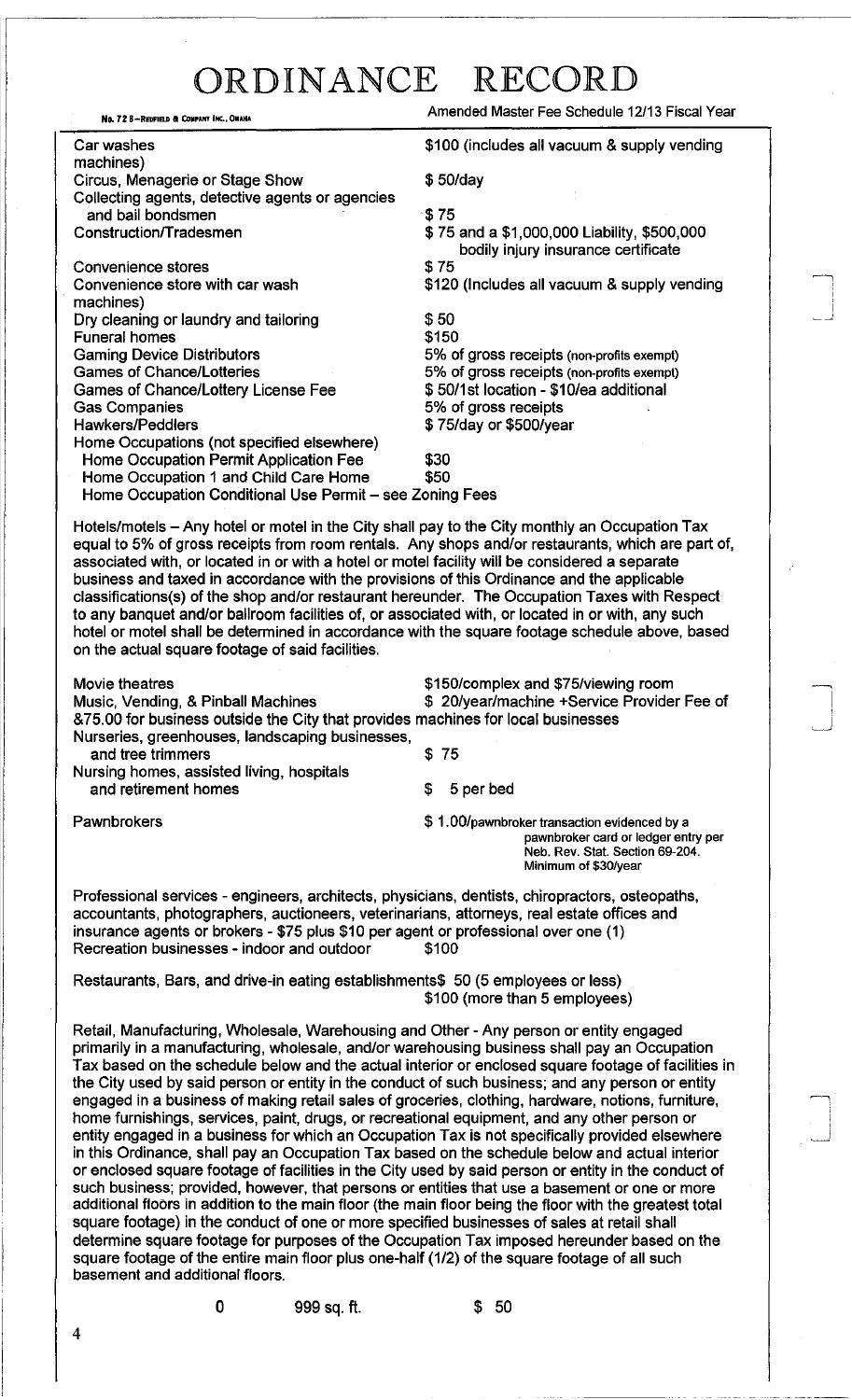|                                                                                                                                                           | ORDINANCE                                                                                                          | RECORE                                                                                                                                                                |
|-----------------------------------------------------------------------------------------------------------------------------------------------------------|--------------------------------------------------------------------------------------------------------------------|-----------------------------------------------------------------------------------------------------------------------------------------------------------------------|
| No. 72 8-REDFIELD & COMPANY INC., OMAHA                                                                                                                   |                                                                                                                    | Amended Master Fee Schedule 12/13 Fiscal Year                                                                                                                         |
| 1,000<br>3,000<br>5,000<br>8,000                                                                                                                          | 2,999 sq. ft.<br>4,999 sq. ft.<br>7,999 sq. ft.<br>9,999 sq. ft.                                                   | \$ 65<br>\$80<br>\$120<br>\$150                                                                                                                                       |
| 10,000<br>15,000<br>25,000<br>40,000                                                                                                                      | 14,999 sq. ft.<br>24,999 sq. ft.<br>39,999 sq. ft .<br>59,999 sq. ft.                                              | \$200<br>\$225<br>\$300<br>\$400                                                                                                                                      |
| 60,000<br>100,000                                                                                                                                         | 99,999 sq. ft.<br>and greater                                                                                      | \$500<br>\$750                                                                                                                                                        |
|                                                                                                                                                           | Schools - trade schools, dance schools, music schools,<br>nursery school or any type of school operated for profit | 50<br>S.                                                                                                                                                              |
| whatsoever in nature within the City                                                                                                                      | Service providers, such as persons, firms partnerships<br>or corporations delivering any product, good or service  | 75<br>\$                                                                                                                                                              |
| for service at retail                                                                                                                                     | Service stations selling oils, supplies, accessories                                                               | $75 + $25.00$ for attached car wash<br>S.                                                                                                                             |
| <b>Telephone Companies</b>                                                                                                                                | (includes land lines, wireless, cellular, and mobile)                                                              | 5% of gross receipts                                                                                                                                                  |
| Telephone Surcharge - 911                                                                                                                                 |                                                                                                                    | \$1.00 per line per month                                                                                                                                             |
| <b>Tobacco License</b><br><b>Tow Truck Companies</b><br>Late Fee (Up to 60 days)<br>Late Fee (60-90 days)<br>Late Fee (over 90 days)<br><b>OTHER FEES</b> |                                                                                                                    | \$15 (based on State Statute)<br>\$75<br>35<br>\$<br>75<br>\$<br>Double Occupation tax or \$100, whichever<br>is greater                                              |
| <b>Barricades</b><br>Deposit Fee(returnable)<br><b>Block Parties/Special Event</b><br><b>Construction Use</b>                                             |                                                                                                                    | \$60/barricade<br>\$5/barricade per day<br>\$30 ea. (7 days maximum)                                                                                                  |
| <b>Blasting Permit</b>                                                                                                                                    |                                                                                                                    | \$1,000                                                                                                                                                               |
| Cat License Fee (per cat - limit 2)                                                                                                                       |                                                                                                                    | \$ 5 each if spayed/neutered<br>\$15 each if not spayed/neutered<br>\$10 each (delinquent) if spayed/neutered<br>\$30 each (delinquent) if not spayed/neutered        |
| Dog License Fee (per dog - limit 2                                                                                                                        | Dog/Cat License Handling Fee (in addition to above fees                                                            | \$ 5 each if spayed/neutered<br>\$15 each if not spayed/neutered<br>\$10 each (delinquent) if spayed/neutered<br>\$30 each (delinquent) if not spayed neutered<br>\$5 |
| Dog or Cat License Replacement if Lost                                                                                                                    |                                                                                                                    | \$1                                                                                                                                                                   |
| Dog or Cat Capture and Confinement Fee<br><b>Election Filing Fee</b>                                                                                      |                                                                                                                    | \$10 + Boarding Costs<br>1% of Annual Position Salary                                                                                                                 |
| <b>Fireworks Sales Permit (Non-Profits)</b><br>Handicap Parking Permit Application Fee                                                                    |                                                                                                                    | \$2,500<br>\$ Currently Not Charging Per State                                                                                                                        |
| Natural Gas Franchisee Rate Filing Fee                                                                                                                    | (For rate changes not associated w/the cost of purchased gas.)                                                     | Per Agreement                                                                                                                                                         |
| <b>Open Burning Permit</b>                                                                                                                                |                                                                                                                    | \$10                                                                                                                                                                  |
| <b>Parking Ticket Fees</b><br>If paid within 7 days of violation date<br>If paid after 30 days of violation date                                          | If paid after 7 days of violation date but within 30 days                                                          | $$20 ($5 + $15$)$ admin fee)<br>$$25 ($10 + $15$ admin fee)<br>$$35 ($20 + $15$$ admin fee)                                                                           |
| Pawnbroker Permit Fees:                                                                                                                                   |                                                                                                                    |                                                                                                                                                                       |
| 5                                                                                                                                                         |                                                                                                                    |                                                                                                                                                                       |

,----,

 $\downarrow$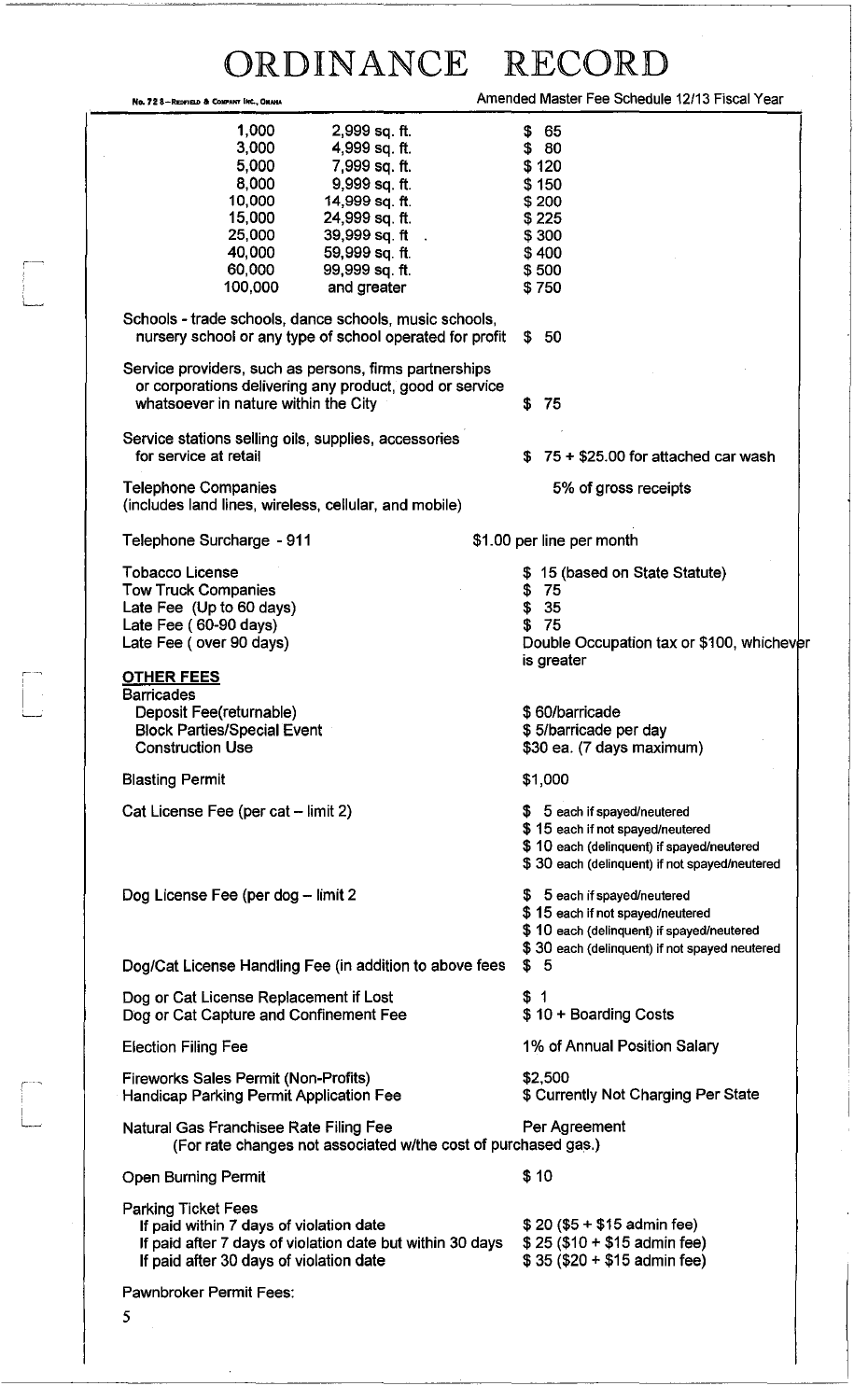| No. 72 8-Redfield & Company Inc., Omaha                                                                                                                                                                                                                                   | Amended Master Fee Schedule 12/13 Fiscal Year                                                                          |  |  |
|---------------------------------------------------------------------------------------------------------------------------------------------------------------------------------------------------------------------------------------------------------------------------|------------------------------------------------------------------------------------------------------------------------|--|--|
| Initial<br><b>Annual Renewal</b>                                                                                                                                                                                                                                          | \$150<br>\$100                                                                                                         |  |  |
| <b>Pet Store License</b><br>Police Officer Application Fee<br>Public Assembly Permit (requires application and approval)\$<br><b>Returned Check Fee (NSF)</b><br><b>Storage of Explosive Materials Permit</b><br><b>Towing/Impound Fee</b><br><b>Trash Hauling Permit</b> | 50 (In addition to Occ. License)<br>20<br>00<br>35<br>100<br>\$<br>\$<br>30<br>25/yr/truck + \$25,000 Performance Bond |  |  |
| <b>PUBLIC RECORDS</b>                                                                                                                                                                                                                                                     |                                                                                                                        |  |  |
| <b>Request for Records</b>                                                                                                                                                                                                                                                | \$15.00/Half Hour + Copy Costs* (May be                                                                                |  |  |
| <b>Audio Tapes</b><br>Video Tapes or CD/DVD<br>*Copy costs shall be established by the Finance Director                                                                                                                                                                   | subject to deposit)<br>\$5.00 per tape<br>\$10.00 per tape/CD                                                          |  |  |
| <b>Unified Development Ordinance</b><br><b>Comprehensive Plan</b><br><b>Zoning Map</b>                                                                                                                                                                                    | \$100<br>\$50<br>\$10 12"x36"<br>\$30 36"x120"                                                                         |  |  |
| Zoning Ordinance w/Map<br><b>Subdivision Regulations</b>                                                                                                                                                                                                                  | \$30<br>\$30                                                                                                           |  |  |
| <b>Future Land Use Map</b>                                                                                                                                                                                                                                                | \$10 12"x36"<br>\$30 36"x120"                                                                                          |  |  |
| <b>Ward Map</b>                                                                                                                                                                                                                                                           | $\overline{2}$<br>\$                                                                                                   |  |  |
| <b>Fire Report</b><br><b>Police Report</b><br>Police Photos (5x7)                                                                                                                                                                                                         | \$5<br>\$5<br>$$5/ea.$ for 1-15<br>3/ea. for additional                                                                |  |  |
| Police Photos (8x10)                                                                                                                                                                                                                                                      | \$10/ea. for 1-15<br>\$5/ea. for additional                                                                            |  |  |
| Police Photos (Digital)                                                                                                                                                                                                                                                   | \$10/ea. CD.                                                                                                           |  |  |
| <b>Criminal history</b>                                                                                                                                                                                                                                                   | \$10                                                                                                                   |  |  |
| <b>FALSE AND NUISANCE ALARMS</b>                                                                                                                                                                                                                                          |                                                                                                                        |  |  |
| Registration Fee for Alarm System (not to include<br>single family or duplexes)                                                                                                                                                                                           | \$25                                                                                                                   |  |  |
| Renewal Fee for Alarm System (not to include<br>single family or duplexes)                                                                                                                                                                                                | \$25                                                                                                                   |  |  |

False Alarm Fee for any false alarm generated by the registrant's alarm system, a fee in accordance with the following schedule (from 1 January through 31 December of each year) shall be charged:

Number of False/Nuisance Alarms False/Nuisance Alarm Charge 1

| $r$ or False/Nuisance Alarms $r$ False/Nuisance Alarm $\cup$ |           |
|--------------------------------------------------------------|-----------|
| -1                                                           | No Charge |
| $\overline{2}$                                               | No Charge |
| 3                                                            | \$100.00  |
| 4 or more                                                    | \$250.00  |
|                                                              |           |

False Alarm Fee for Alarm Systems without Registration - \$250 per alarm after  $1<sup>st</sup>$  alarm (not to include single family or duplexes)

#### **RESPONSE TO LARGE HAZARDOUS MATERIALS INCIDENTS**

Late Registration Charge **\$35** 

A Dispatch and mobilization charge of \$300 + mileage shall be charged for response to any incident where no action is taken. If services are provided, the following rates shall apply:

Response Vehicles: One-hour minimum charge. All charges will be made to the closest *Yo* hour. Mileage will be charged at \$8.00 per mile per vehicle.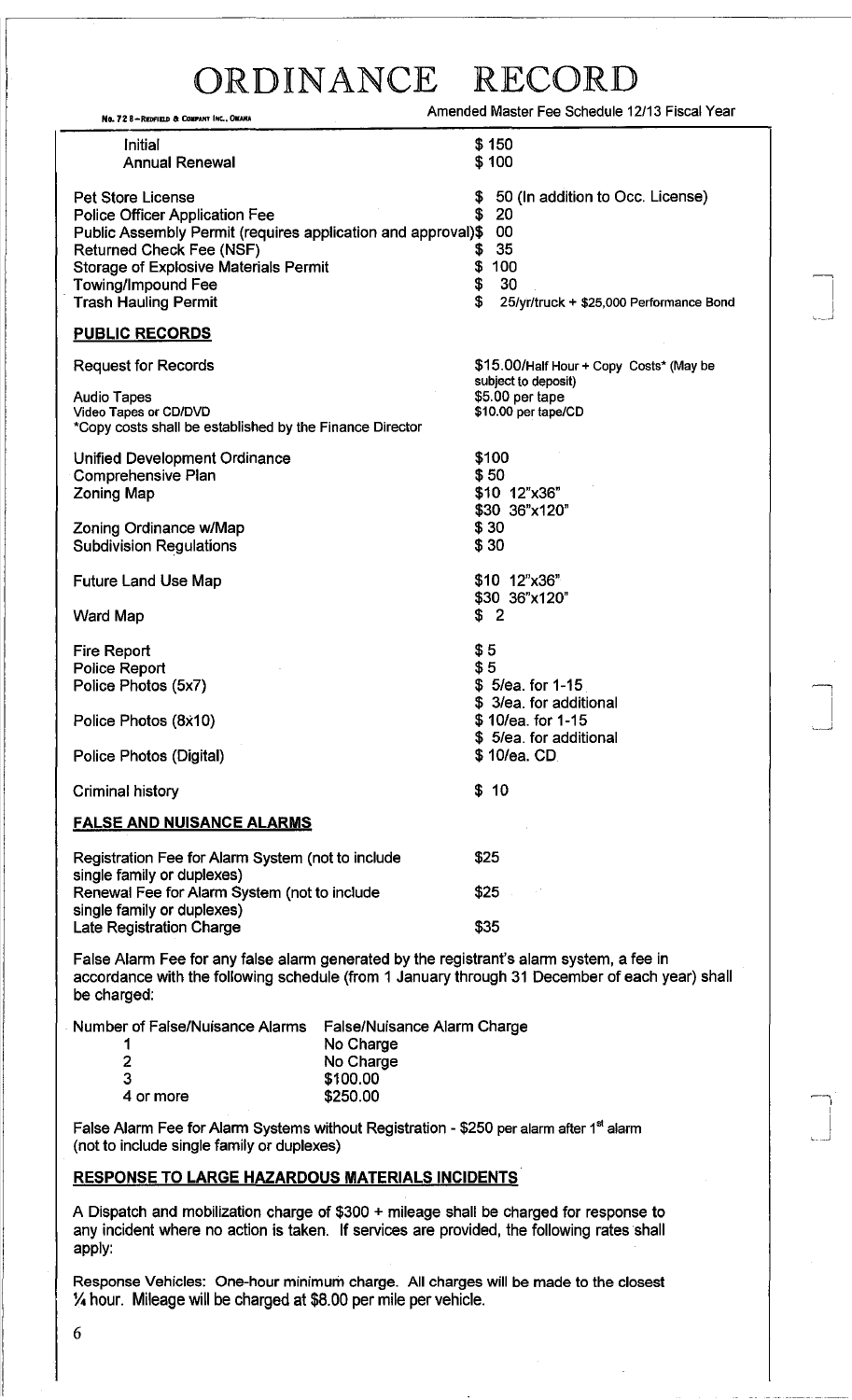No. 72 8-REDFIELD & COMPARY INC., OMAHA (NOTE) 2011 12/13 FISCAL Year

| Pumper/Tanker Truck<br><b>Weed Truck</b><br><b>Aerial Ladder Truck</b><br><b>Utility Vehicle</b><br><b>Command Vehicle</b> | \$500/hour<br>\$150/hour<br>\$750/hour<br>\$200<br>\$100 |
|----------------------------------------------------------------------------------------------------------------------------|----------------------------------------------------------|
| Equipment Charges:                                                                                                         |                                                          |
| Jaws of Life                                                                                                               | \$250                                                    |
| <b>Power Saw</b>                                                                                                           | \$75                                                     |
| Hydraulic jack/chisels                                                                                                     | \$75                                                     |
| <b>Cribbing Blocks</b>                                                                                                     | \$10                                                     |
| <b>Winches</b>                                                                                                             | \$10                                                     |
| Air Bags                                                                                                                   | \$50                                                     |
| <b>High Lift Jack</b>                                                                                                      | \$20                                                     |

Supplies: The actual City cost of the supplies plus 25% shall be charged for all supplies including but not limited to safety flares, Class A foam, Class B foam, absorbent pads, absorbent material, salvage covers, and floor dry.

> \$30 \$55

\$ .05/day \$ 1.00/day \$ 1.00/day

\$.50 \$ .10

\$3.00/transaction \$2.00 per foot

\$6.00 per foot \$5.00/session

\$ 40/Hour

\$ 20/Hour/Room

\$ 40/Hour \$ 25/Hour

\$1.00 up to 5 pages

\$ 5 processing fee + actual cost \$ 5 processing fee + actual cost

#### **RESCUE SQUAD FEES**

| <b>BLS Non Emergency Base</b>             | \$430 |
|-------------------------------------------|-------|
| <b>BLS Emergency Base</b>                 | \$575 |
| ALS Non Emergency Base                    | \$685 |
| <b>ALS Emergency Level I</b>              | \$715 |
| ALS Emergency Level 2                     | \$760 |
| Specialty Care (Interfacility)            | \$650 |
| <b>Mileage Rural</b>                      | \$14  |
| Rescue Squad Response (without transport) | \$150 |

#### **LIBRARY FEES**

| Membership (Non-Resident Family) | 6 month | \$ |
|----------------------------------|---------|----|
|                                  | 1 year  | \$ |

Fax

 $\begin{bmatrix} 1 \\ 1 \end{bmatrix}$ 

':.......,

Fines Books Audio Books

Videos/DVDs/CDs Damaged & Lost Books Videos /DVDs/CDs

Color Copies Copies Inter-Library Loan Lamination - 18" Machine

Lamination  $-40$ " Machine Computer Lab Guest

Game Room

Meeting Rooms (Rental)

**RECREATION FEES** 

| Refund Policy (posted at the Community Center) |                 | \$10.00 administrative fee on all |                 |
|------------------------------------------------|-----------------|-----------------------------------|-----------------|
| approved refunds                               |                 |                                   |                 |
| <b>Late Registration Fee</b>                   |                 | \$10.00                           |                 |
| <b>Community Center</b>                        |                 |                                   |                 |
|                                                | <b>Resident</b> | Non-Resident                      | <b>Business</b> |
| Groups                                         |                 |                                   |                 |
| <b>Facility Rental</b>                         |                 |                                   |                 |
| Gym (1/2 Gym)                                  | \$35/Hour       | \$70/Hour                         | \$ 70/Hour      |
| Gym/Stage (Rental)                             | \$400/Day       | \$800/Day                         | \$800/Day       |
| Gym/Stage (Deposit)                            | \$200           | \$400                             | \$400           |

\$ 10/Hour/Room

\$ 20/Hour

7

j---

 $\begin{bmatrix} \phantom{-} \\ \phantom{-} \end{bmatrix}$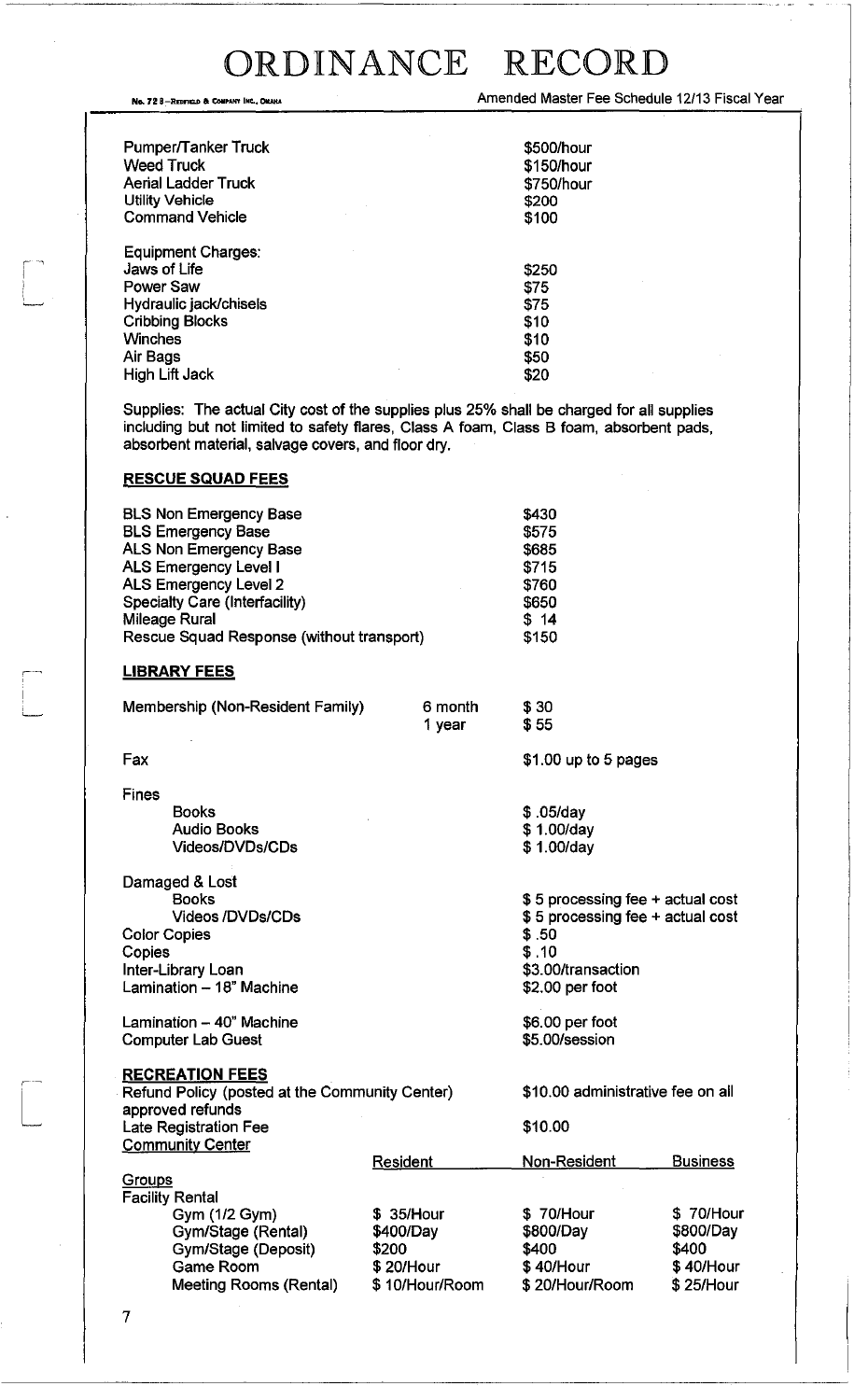|                                                                                                                                                    | ORDINANCE                                                 | $R$ F)                                                                                                 |
|----------------------------------------------------------------------------------------------------------------------------------------------------|-----------------------------------------------------------|--------------------------------------------------------------------------------------------------------|
| No. 72 8-Redfield & Company Inc., OMAHA                                                                                                            |                                                           | Amended Master Fee Schedule 12/13 Fiscal Year                                                          |
| Meeting Rooms (Deposit)<br>Kitchen (Rental)<br>Kitchen (Deposit)<br><b>Racquetball Court</b>                                                       | \$50/Room<br>\$15/Hour<br>\$50/Room<br>\$6/Hour           | \$50/Room<br>\$50/Room<br>\$25/Hour<br>\$30/Hour<br>\$50/Room<br>\$50/Room<br>$$12/$ Hour<br>\$12/Hour |
| <b>Facility Usage</b><br>Daily Visit (19 and up)<br>Daily Visit (Seniors +55)                                                                      | \$3.00<br>$$ -0-$                                         | \$4.00<br>\$2.00                                                                                       |
| Fitness Room (19 and up)<br>Membership Card<br>(Exercise Room, Gym, Racquetball/Walleyball Courts)<br>(Mon - Fri 8:00 -5:00 pm)<br>Gym (19 and up) | \$25.00/month<br>\$3.00                                   | \$4.00/Visit                                                                                           |
| (Mon - Fri 8:00 -5:00 pm)<br>Ind. Weight Training<br><b>Classes</b>                                                                                | \$3.00<br>\$25                                            | \$4.00/Visit                                                                                           |
| Variety of programs as determined by the<br><b>Recreation Director</b>                                                                             |                                                           | Fees determined by cost of program                                                                     |
| <b>Classes</b>                                                                                                                                     |                                                           |                                                                                                        |
|                                                                                                                                                    | <b>Contractor</b><br>75%                                  | City<br>25%                                                                                            |
| <b>Contract Instructor Does Registration and Collects Fees</b>                                                                                     |                                                           |                                                                                                        |
| <b>Other Facilities:</b>                                                                                                                           |                                                           |                                                                                                        |
| <b>Tournament Fees</b>                                                                                                                             | Resident<br>\$ 30/Теат/Tournament<br>\$30/Field/Day       | Non-Resident<br>\$30/Team/Tournament<br>\$30/Field/Day                                                 |
| <b>Gate/Admission Fee</b><br><b>Model Airplane Flying</b>                                                                                          | 10% of Gross                                              |                                                                                                        |
| <b>Field Pass</b>                                                                                                                                  | \$30*<br>* includes \$10 club membership 1 - year license | \$40*                                                                                                  |
| <b>Field Rentals</b><br><b>Park Shelters</b>                                                                                                       | \$40/2 hours<br>\$15/3 hours                              | <b>Resident and Non-Resident</b><br>$$25/3$ hours                                                      |
| <b>Swimming Pool</b>                                                                                                                               | Resident                                                  | Non-Resident                                                                                           |
| <b>Youth Daily</b><br><b>Adult Daily</b>                                                                                                           | $\overline{2}$<br>\$<br>\$<br>3                           | \$<br>4<br>\$<br>4                                                                                     |
| <b>Resident Tag</b>                                                                                                                                | \$<br>$\overline{2}$                                      |                                                                                                        |
| <b>Family Season Pass</b><br><b>Youth Season Pass</b>                                                                                              | \$<br>100 \$160<br>\$<br>60<br>\$90                       |                                                                                                        |
| <b>Adult Season Pass</b>                                                                                                                           | \$70<br>\$100                                             |                                                                                                        |
| 30-Day Pass                                                                                                                                        | \$80<br>\$50                                              |                                                                                                        |
| Season Pass (Day Care)<br><b>Swim Lessons</b>                                                                                                      | \$250<br>\$30<br>\$55                                     | \$250                                                                                                  |
|                                                                                                                                                    |                                                           | Swimming Pool memberships and specials prices shall be established by the Finance                      |
| <b>Director</b>                                                                                                                                    |                                                           |                                                                                                        |
| <b>Youth Recreation Programs</b><br>Coed Softball/Baseball Ages 5-6                                                                                | <b>Resident</b><br>\$40/50                                | Non-Resident<br>\$55/65                                                                                |
| Coed Softball/Baseball Ages 7-8                                                                                                                    | \$40/50                                                   | \$55/65                                                                                                |
| Softball/Baseball Ages 9-10<br>Softball/Baseball Ages 11-12 \$ 65/75                                                                               | \$55/65<br>\$75/85<br>\$95/105                            |                                                                                                        |
| Softball/Baseball Ages 13-14 \$80/90                                                                                                               | \$100/110                                                 |                                                                                                        |
| Softball/Baseball Ages 15-16                                                                                                                       | \$100/110<br>\$130/140                                    |                                                                                                        |
| Baseball Ages 17-18<br><b>Tackle Football</b>                                                                                                      | \$105/115<br>\$105/115                                    | \$155/165<br>\$135/145                                                                                 |
| Soccer Ages 8 and above                                                                                                                            | \$60/70                                                   | \$60/70                                                                                                |
| <b>Fall Baseball clinic</b>                                                                                                                        | \$15/25                                                   | \$20/30                                                                                                |
| <b>Basketball Clinic</b><br>Basketball Ages 9-10                                                                                                   | \$15/25<br>\$50/60                                        | \$20/30<br>\$60/70                                                                                     |
| <b>Basketball Ages 11-12</b>                                                                                                                       | \$50/60                                                   | \$60/70                                                                                                |
| Soccer Academy                                                                                                                                     | \$30/40                                                   | \$50/60                                                                                                |
| <b>Flag Football</b>                                                                                                                               | \$30/40                                                   | \$50/60                                                                                                |
| Volleyball<br>Cheerleading                                                                                                                         | \$30/40<br>\$25/35                                        | \$50/60<br>\$45/55                                                                                     |

 $\Box$ 

J

8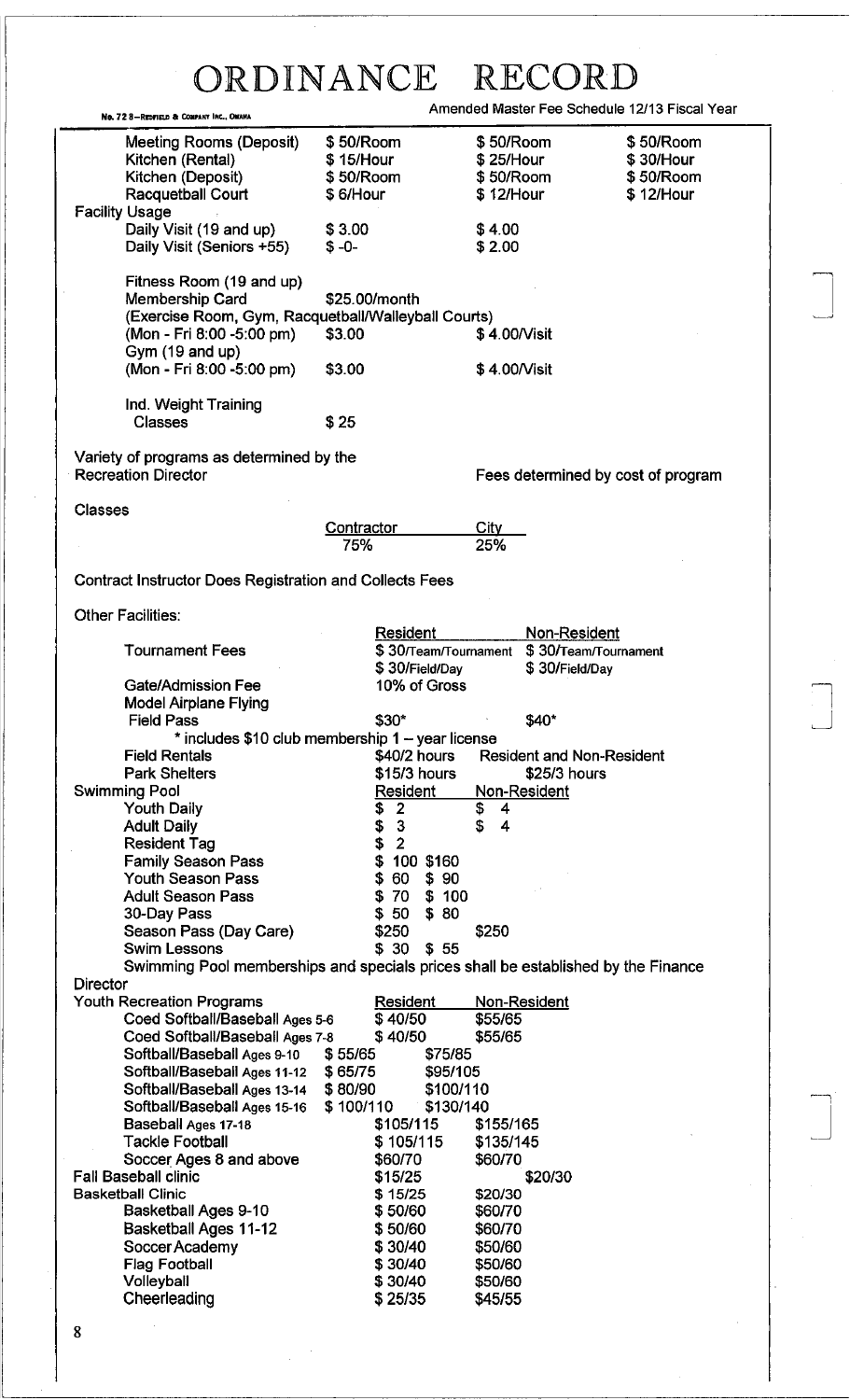| No. 72 S-Redfield & Conpany Inc., Onaha                                                                                                                                                                                                                                                                                                                                                                                                                |         | Amended Master Fee Schedule 12/13 Fiscal Year                                                                                               |
|--------------------------------------------------------------------------------------------------------------------------------------------------------------------------------------------------------------------------------------------------------------------------------------------------------------------------------------------------------------------------------------------------------------------------------------------------------|---------|---------------------------------------------------------------------------------------------------------------------------------------------|
| 3 yr. old Soccer Clinic<br>Uniform Deposit Fee                                                                                                                                                                                                                                                                                                                                                                                                         | \$15/25 | \$20/30                                                                                                                                     |
| <b>Basketball</b>                                                                                                                                                                                                                                                                                                                                                                                                                                      | \$40    | \$40                                                                                                                                        |
| <b>Tackle Football</b>                                                                                                                                                                                                                                                                                                                                                                                                                                 | \$180   | \$180                                                                                                                                       |
|                                                                                                                                                                                                                                                                                                                                                                                                                                                        |         |                                                                                                                                             |
| Baseball Ages 9 - 12                                                                                                                                                                                                                                                                                                                                                                                                                                   | \$20    | \$20                                                                                                                                        |
| Baseball Ages 13-18                                                                                                                                                                                                                                                                                                                                                                                                                                    | \$50    | \$50                                                                                                                                        |
| Softball Ages 11-14                                                                                                                                                                                                                                                                                                                                                                                                                                    | \$20    | \$20                                                                                                                                        |
| Cheerleading                                                                                                                                                                                                                                                                                                                                                                                                                                           | \$75    | \$75                                                                                                                                        |
| <b>Adult Recreation Programs</b>                                                                                                                                                                                                                                                                                                                                                                                                                       |         |                                                                                                                                             |
| Spring Softball - Single                                                                                                                                                                                                                                                                                                                                                                                                                               | \$200   | \$200                                                                                                                                       |
| Spring Softball - Double                                                                                                                                                                                                                                                                                                                                                                                                                               | \$400   | \$400                                                                                                                                       |
| <b>Basketball</b>                                                                                                                                                                                                                                                                                                                                                                                                                                      | \$135   | \$135                                                                                                                                       |
| Volleyball                                                                                                                                                                                                                                                                                                                                                                                                                                             | \$100   | \$100                                                                                                                                       |
| Fall Softball - Single                                                                                                                                                                                                                                                                                                                                                                                                                                 | \$110   | \$110                                                                                                                                       |
|                                                                                                                                                                                                                                                                                                                                                                                                                                                        |         |                                                                                                                                             |
| Fall Softball - Double                                                                                                                                                                                                                                                                                                                                                                                                                                 | \$220   | \$220                                                                                                                                       |
| <b>Summer Basketball</b>                                                                                                                                                                                                                                                                                                                                                                                                                               | \$70    | \$70                                                                                                                                        |
| <b>Golf Green Fees</b><br>October 1 <sup>st</sup> – February 28th<br>9-hole Weekdays (adults)<br>9-hole Weekends - Sa - Su (adults)<br>18-hole Weekdays (adults)<br>18-hole Weekends - Sa - Su (adults)<br>9-hole Weekdays - M-F (jr/sr)<br>9-hole Weekends - Sa-Su (jr/sr)<br>18-hole Weekdays - M-F (jr/sr)<br>18-hole Weekends - Sa-Su (jr/sr)<br><b>Pull Carts</b><br><b>Rental Clubs -</b><br>Electric Carts - 9-hole<br>Electric Carts - 18-hole |         | \$8.50<br>\$10.00<br>\$14.50<br>\$16.00<br>\$6.00<br>\$8.00<br>\$11.00<br>\$13.00<br>\$2.50<br>\$7.00<br>\$6.00<br>\$9.00                   |
| March 1st - September 30th<br>9-hole Weekdays (adults)<br>9-hole Weekends - Sa - Su (adults)<br>18-hole Weekdays (adults)<br>18-hole Weekends - Sa - Su (adults)<br>9-hole Weekdays - M-F (jr/sr)<br>9-hole Weekends - Sa-Su (jr/sr)<br>18-hole Weekdays - M-F (jr/sr)<br>18-hole Weekends - Sa-Su (jr/sr)<br>Pull Carts<br><b>Rental Clubs</b><br>Electric Carts - 9-hole<br>Electric Carts - 18-hole                                                 |         | \$10.00<br>\$12.00<br>\$16.00<br>\$18.00<br>\$8.00<br>\$10.00 sr/jr.<br>\$13.00<br>$$15.00$ sr/jr.<br>\$2.50<br>\$7.00<br>\$6.50<br>\$10.50 |

Junior - Age 15 & under: Senior - Age 55 & over

Golf concessions, merchandise, specials, league and tournament prices shall be established by the Finance Director.

Annual Passes (One Full Year from date of purchase) Adult (16over) Senior (55 over) Junior (15 under) Family \$400.00 \$300.00 \$300.00 \$750.00

**Discount Cards** 

(Adult Rates) 12 rounds

\$100.00

(Jr.lSr. Rates)

9

I i. i<br>L<sub>--------</sub>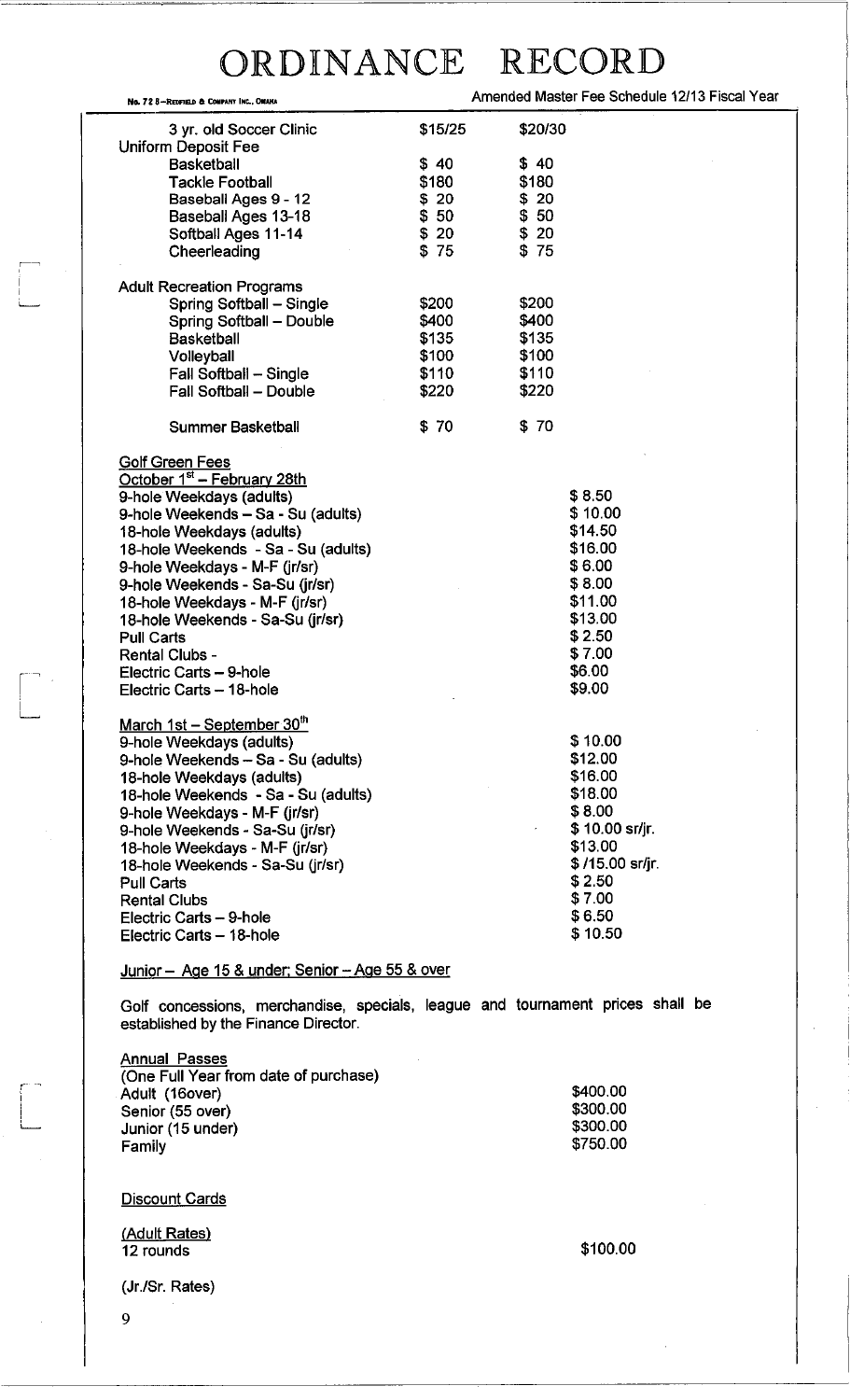No. 72 8-REDFIELD & COMPANY INC., OMAHA **AND AMENDED ASSESSMENT PROPERTY OF A COMPANY** AND THE SCHEDULE 12/13 Fiscal Year

 $12$  rounds  $$80.00$ 

Special Services Van Fees Zone 1 Trip within city limits (LaVista & Ralston) Includeds trips to grocery stores and senior center

Zone 2 Trip outside city limits \$3.000ne way

\$1.00 one way

—<br>—<br>1 I I  $\Box$ 

 $\Box$ 

<u>m</u> ! ,

Zone 3 Trip outside city limits **\$10.00** one way

Bus pass (each punch is worth \$1.00) \$30.00

Section 2. Sewer Fee Schedule.

§3-103 Municipal Sewer Department; Rates.

- A. Levy of Sewer Service Charges. The following sewer service charges shall be levied against the user of premises, property or structures of every kind, nature and description, which has water service from any supply source and are located within the wastewater service area of the City of La Vista.
- B. Computation of Sewer Service Charges. For the months of December, January, February and March, the monthly charge for residential sewer services will be computed on the actual water used for these months. The monthly charge for residential sewer service in the months of April, May, June, July, August, September, October and November will be computed on the average water usage of the four (4) preceding winter months of December, January, February and March or for such portion of said consumption, whichever is the lesser. At the option of the City of La Vista, water used from private wells shall be either metered or estimated for billing purposes.
- C. Amount of Sewer Service Charges. The total sewer service charge for each sewer service user will be the sum of three (3) charges: (1) customer charge, (2) flow charge, and (3) abnormal charge.
	- 1. The customer charge is as follows
		- a. For sewer service users classified as Residential, the same being sewer service to a single family dwelling, or a duplex, apartment, or other multi-family dwelling wherein the water consumption for each dwelling is separately supplied, metered and charged for by the Metropolitan Utilities District - \$7.02 per month.
		- . b. For sewer service users classified as Residential-Multi-Family, the same being sewer service to Multi-Family dwellings wherein the water consumption in each dwelling is not separately supplied, metered and charged for by the Metropolitan Utilities District - \$ 7.02 per month plus an amount equal to \$ 6.31 times the total number of units served by the water connection, less one. Late charge of 14% for Multi-Family dwellings.
		- c. For sewer service users classified as General Commercial: Customers who normally use less than 100,000 cubic feet of water per month and who are not Residential users - \$ 7.52,per month. For sewer service users in this category that require manual billing, add \$10.00 for a total of \$17.52 per month.
		- d. The flow charge for all sewer service users shall be \$ 2.0478 per hundred cubic feet (ccf).
		- e. If users other than those classified herein are connected to the wastewater collection system, the Customer Charges, the Flow Charges and Other Charges will be determined by the City Council in accordance with rules and regulations of the EPA and the Agreement between the City of La Vista and the City of Omaha.

Section 3. Sewer/Drainage Connection Fee Schedule. A fee shall be paid to the City Treasurer as set forth in this section for each structure or tract to be connected to the sewer system of the City. No connection permit or building permit shall be issued until the following connection fees have been paid.

Residential Single Family Dwelling **\$1,100**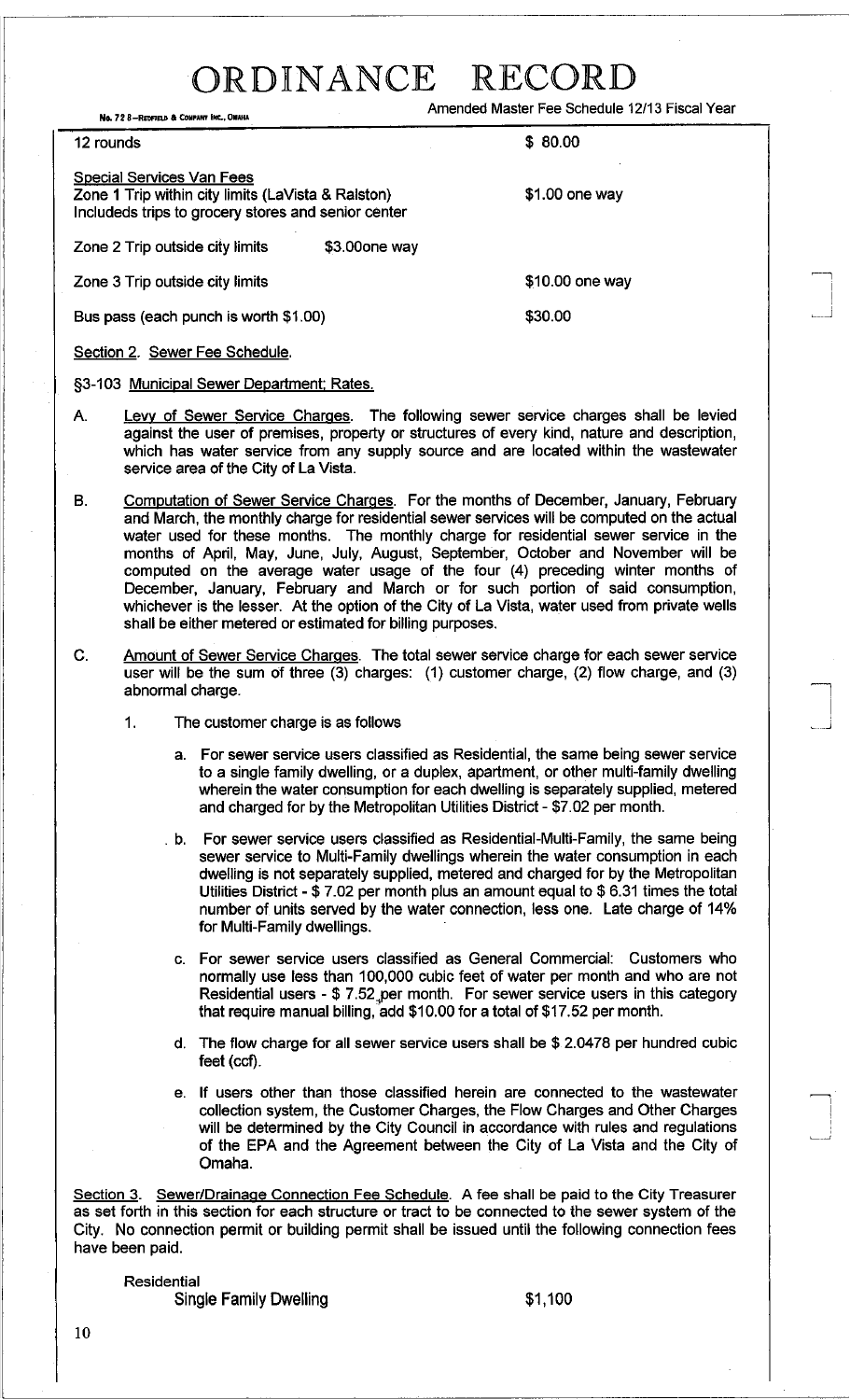**No. 72 8-RrDFInD a COMPANY INt., 0Iu.HA** 

Amended Master Fee Schedule 12/13 Fiscal Year

**Duplex** 

Multiple Family

Commercial/Industrial

\$1,100/unit

\$ 858/unit

\$5,973/acre of land as platted

The fee for commercial (including industrial) shall be computed on the basis of \$5,973 per acre within each platted lot or tract, irrespective of the number of structures to be constructed thereon.

The applicable fee shall be paid in respect to each lot or building site as a condition of City's issuance of any building or sewer connection permit.

- A. Changes in Use. **If** the use of a lot changes subsequent to payment of the fee, which different use would require payment of a fee greater than that payable in respect to the use for which the fee was originally paid, the difference in fee shall be paid to the City at time of such change in use.
- B. Existing Structures. Structures for which sewer connection and building permits have been issued, and all permit fees in respect thereto paid, prior to the effective date hereof shall be exempt from the fees herein imposed.

C. Preconnection Payments. Where preconnection payment charges for a subdivision or portion thereof have been paid to City at time of subdivision of a tract pursuant to agreement between the City and the developer and the sanitary and improvement district, if any, financing improvements of the subdivision, the preconnection payment so made shall be credited by City to the sewer/drainage fees payable at time of connection of the individual properties to the sewer/drainage systems of the City.

D. Sewer Tap and Inspection and Sewer Service Fees. The fees imposed by Section 3 hereof are in addition to and not in lieu of (1) sewer tap and inspection fees payable pursuant to Section 3-122 of the La Vista Municipal Code and listed herein and (2) sewer service charges imposed by Section 2 hereof.

Section 4. Sewer Inspection Charges Established for Installation. Inspection charges for nonresidential property sewer installation shall be:

> \$400 \$600 \$700

Special permission/set by Council

| Sewer Tap Fee (Inspection Fee)         |  |
|----------------------------------------|--|
| Service Line w/inside diameter of 4"   |  |
| Service Line w/inside diameter of 6"   |  |
| Service Line w/inside diameter of 8"   |  |
| Service Line w/inside diameter over 8" |  |

Section 5. Miscellaneous Sewer Related Fees: Miscellaneous sewer related fees shall be:

| Private Sewage Disposal System Const. Permit       | 1,500 |
|----------------------------------------------------|-------|
| Appeal Fee Re: Issuance or Denial of Sewer Permits | 1,500 |

Section 6. Repeal of Ordinance No.1158. Ordinance No. 1158 as originally approved on November 15, 2011, and all ordinances in conflict herewith are hereby repealed.

Section 7. Severability Clause. If any section, subsection, sentence, clause or phrase of this ordinance is, for any reason, held to be unconstitutional or invalid, such unconstitutionality or invalidity shall not affect the validity of the remaining portions of this ordinance. The Mayor and City Council of the City of La Vista hereby declare that it would have passed this ordinance and each section, subsection, clause or phrase thereof, irrespective of the fact that anyone or more sections, subsections, sentences, clauses or phrases be declared unconstitutional or invalid.

Section 8. Effective Date. This Ordinance shall take effect from and after its passage, approval and publication in pamphlet form as provided by law; provided, however, that:

(1) Pawnbroker occupation taxes of Section 1 shall be effective April 1, 2003. Pawnbroker occupations taxes shall be payable on a monthly basis no later than the last day of the calendar month immediately following the month in which the subject pawnbroker transactions occur. For example, the occupation tax on pawnbroker transactions for the month of April 2003 shall be due and payable on or before May 31, 2003.

(2) Pawnbroker permit fees shall be effective January 1, 2004. Annual pawnbroker permit fees shall be due and payable annually on or before January 1. Initial pawnbroker permit fees shall

11

i L